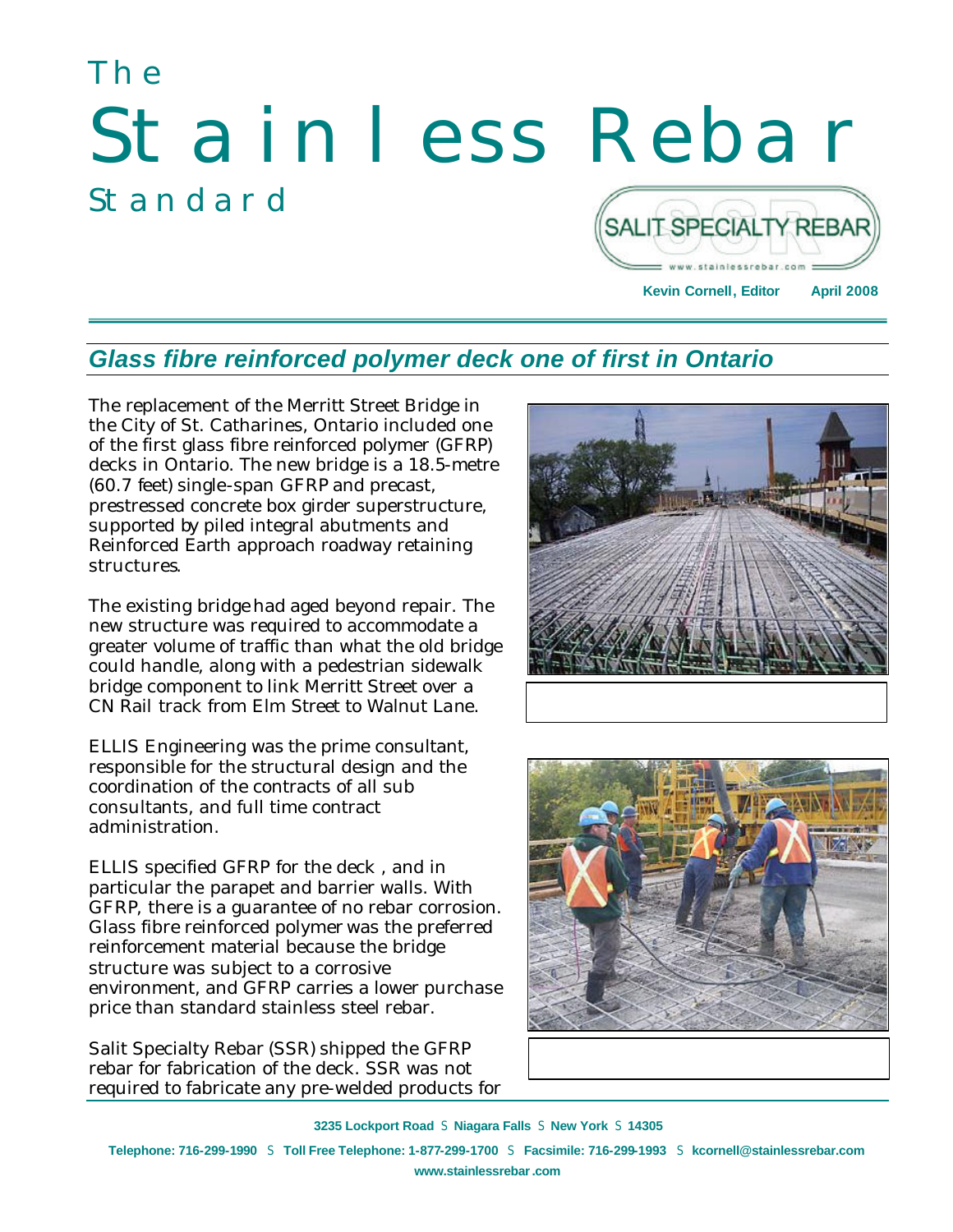this project. The rebar was placed and tied on site.

The bridge was constructed in phases. Stage 1 involved construction along the west side of Merritt Street. Two lanes of vehicular traffic (one lane each direction) and a pedestrian sidewalk was maintained along the east side of the street. Stage 2 followed with construction on the east side of Merritt Street. One lane of vehicular traffic (signalized - both directions) and a pedestrian sidewalk was maintained along the west side of the street. Stage 3 called for completion of structural construction along the west side of the street. Two lanes of vehicular traffic (one lane each direction) and a pedestrian sidewalk was maintained along the east side of Merritt Street. The final stage was landscaping and site cleanup. Merritt Street was kept open to normal traffic with local flagging as required throughout the project.

The construction contract was awarded to Rankin Construction in March 2007, and site work began in April 2007. Construction was completed in April 2008 at a cost of \$ 4.5 million.

# *Virginia DOT first to specify EnduraMet 32®*

VDOT is the first department of transportation to include EnduraMet 32 in its specification for steel reinforcement. VDOT Specification Section 223 for steel reinforcement has been amended to include the following:

- e) Corrosion Resistant Reinforcement shall conform to the requirements of one of the following standards:
	- ? ASTM A1035/A1035M 05 Standard Specification for Deformed and Plain, Low-carbon, Chromium, Steel Bars for Concrete Reinforcement.
	- ? ASTM A955/A955M 06a Standard and Specification for Deformed and Plain Stainless Steel Bars for Concrete Reinforcement. UNS Designations: S24100, S30400, S31603, S31653, S32101, S32201, S32205
	- ? AASHTO Designation: MP 13M/MP 13-04, Standard Specification for Stainless Steel Clad Deformed and Plain Round Steel Bars for Concrete Reinforcement.

**Section 406.04 Measurement and Payment** is amended to add the following: Corrosion resistant reinforcing steel will be measured and paid for in pounds of steel placed in the structure as shown on the plans. This price shall include fabricating, shipping, furnishing and placing corrosion resistant reinforcing steel in the structure as indicated on the plans. Payment will be made under:

**Pay Item Pay Unit** Corrosion resistant reinforcing steel Pound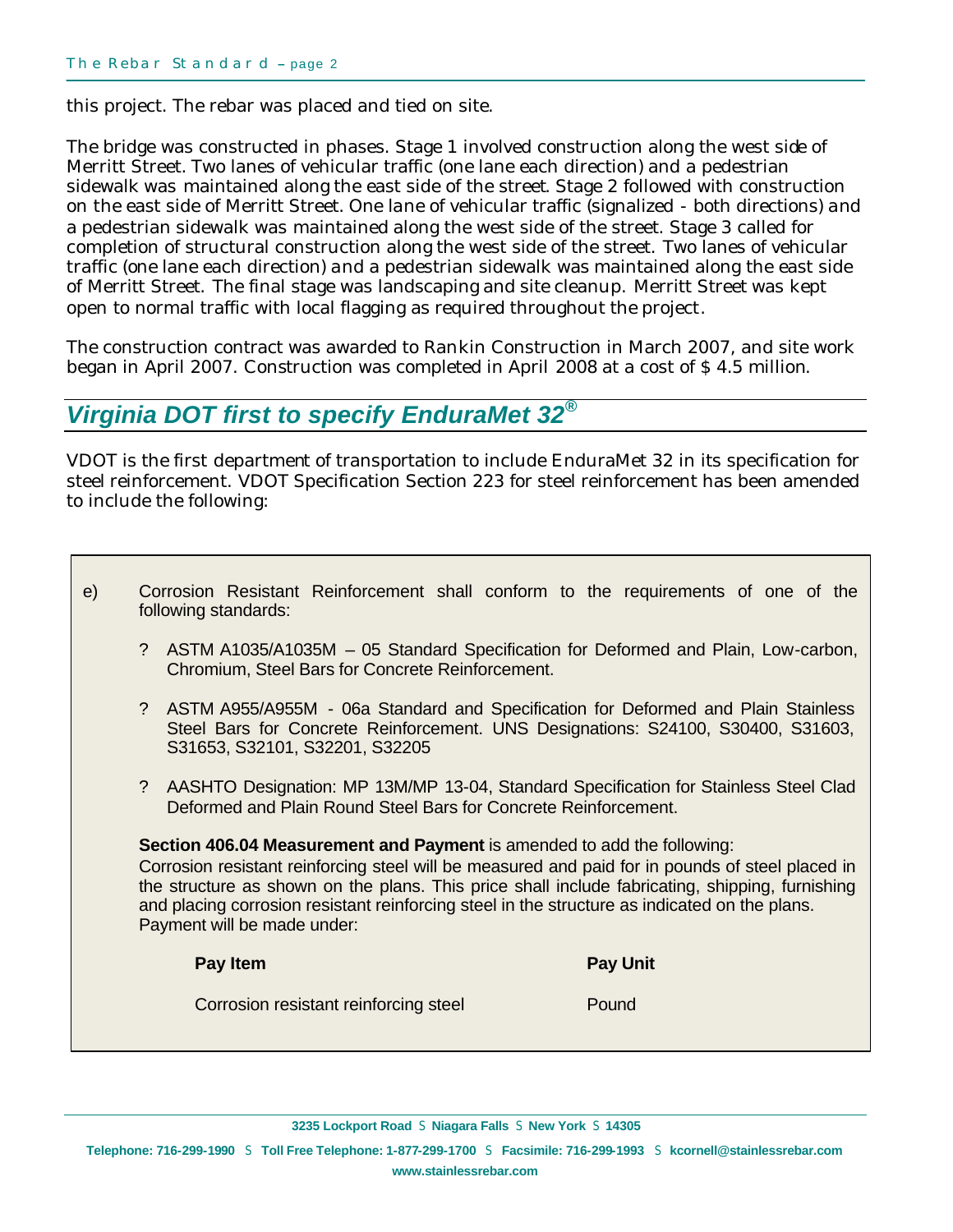#### *SSR exhibited and presented paper at MCPX in Denver*

Salit Specialty Rebar took its booth to the Colorado Convention Center, Denver at the Manufactured Concrete Products Exposition (MCPX), February 7 to 9. In addition, SSR participated in the education program of the National Precast Concrete Association and presented a paper on *Fabricating Reinforcement Cages* on Friday, February 8. At its booth, Salit Specialty Rebar representatives demonstratedwhat is new and improved in their operations and range of products that can benefit clients' production operations.



SSR Exhibit at MCPX

The paper presented by SSR presented suggestions about why precasters are increasing their use of pre-welded carbon and stainless reinforcement cages and examined the fundamental differences between stainless and carbon steel.



Kevin Cornell and Mike Price discuss technical information with convention delegates



Mike Price meeting with delegate

The presentation included an overview of the many codes covering the specifications and standards most commonly encountered in the industry. It examined the various aspects of an order that fabricators are concerned with in preparing three dimensional and two dimensional cages and mats. The presentation concluded by leaving attendees with suggestions about what is likely to lie ahead in terms of applications and new products to compliment the supply of stainless steel reinforcement.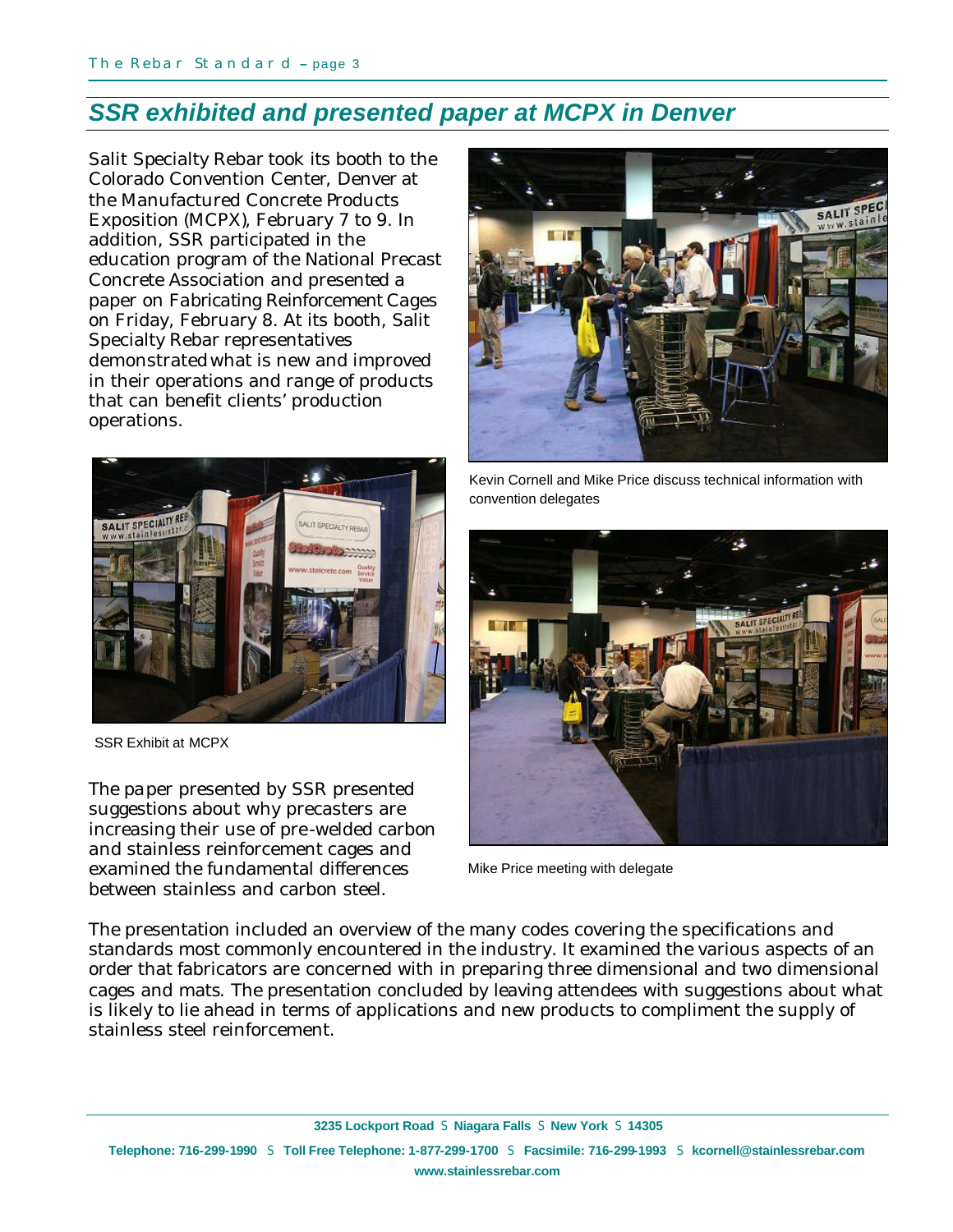### *The New Precast Show is a fit for SSR*

The new Precast Show, running February 20 to 22 at the George R. Brown Convention Center in Houston is billed to be a built-in audience of manufacturers who are interested in the latest equipment, products and services for their businesses. The Precast Show is all about precast. The National Precast Concrete Association and the American Concrete Pipe Association are continuing their long-running partnership in creating a trade show specifically for the precast industry. In conjunction with The Precast Show, NPCA will conduct its Winter Conference, which features an



awards celebration, committee meetings and other special events. ACPA will hold its annual Production Short Course School in conjunction with the trade show as well.

Developed by leading precast suppliers and manufacturers within the industry, The Precast Show feature an expansive trade show floor, and include technical education programming, plant tours, networking events and much more.

Salit Specialty Rebar will be at booth #1223, featuring the latest stainless steel applications and new products being specified by state DOTs. The booth will be well staffed with specialists who are able to add value to the educational programs being provided by the two host associations. If you



plan to be at the precast show, plan to spend some time with Salit Specialty Rebar representatives.

#### *???????????????????????????*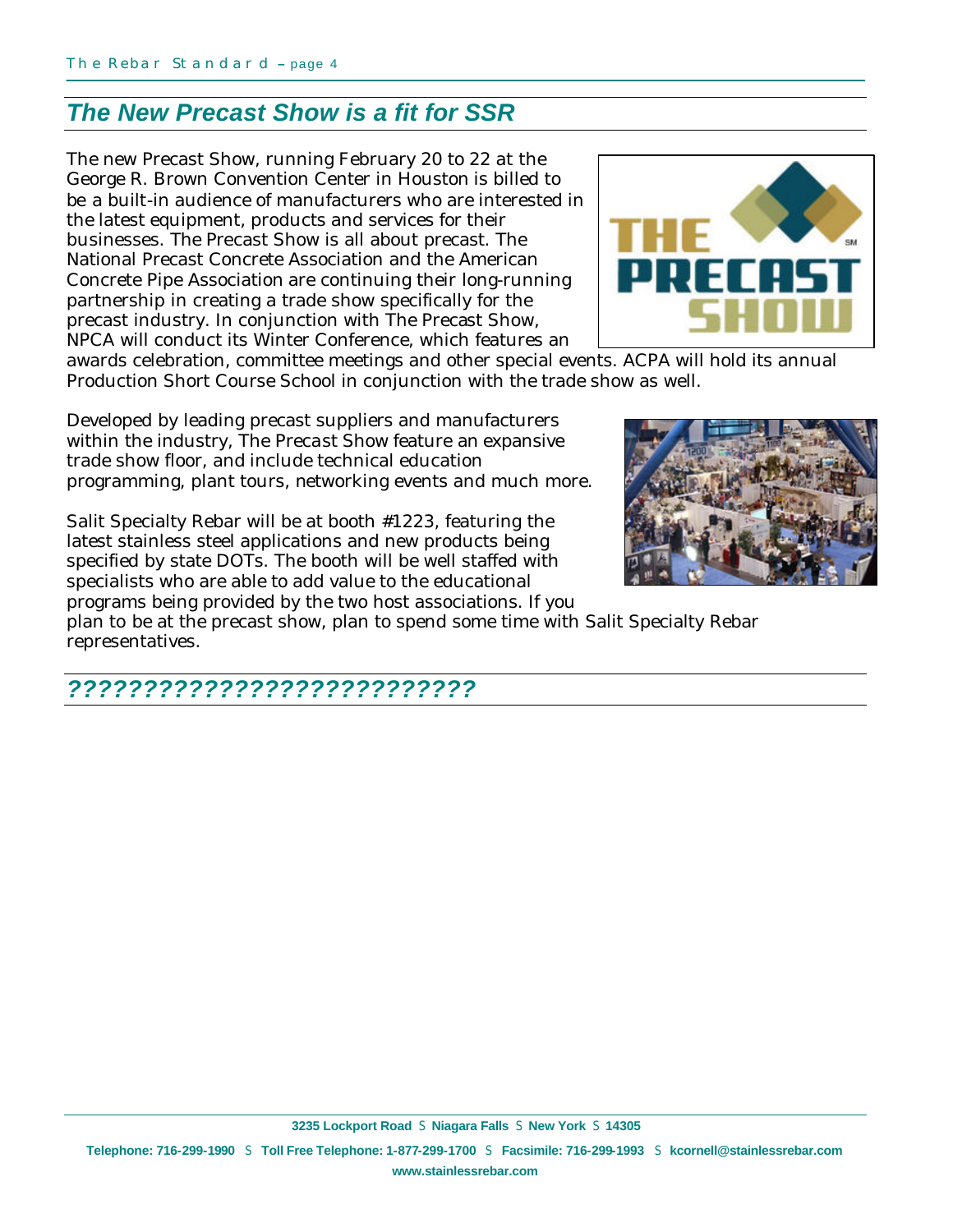## *Breaking News*

#### **Salit Steel limited Welcomes Chief Operating Officer**

Bio and copy needed here

### *Upcoming Events*

The International Bridge Conference, Pittsburgh, June 2 to 4

Sixth National Seismic Conference on Bridges and Highways and Student Bridge Seismic Design Competition, Charleston, July 27 to 30

Canadian Precast Concrete Association Annual Meeting (late November).

The Precast Show (NPCA/ACPA), Houston, Feb 20 to 22, 2009.